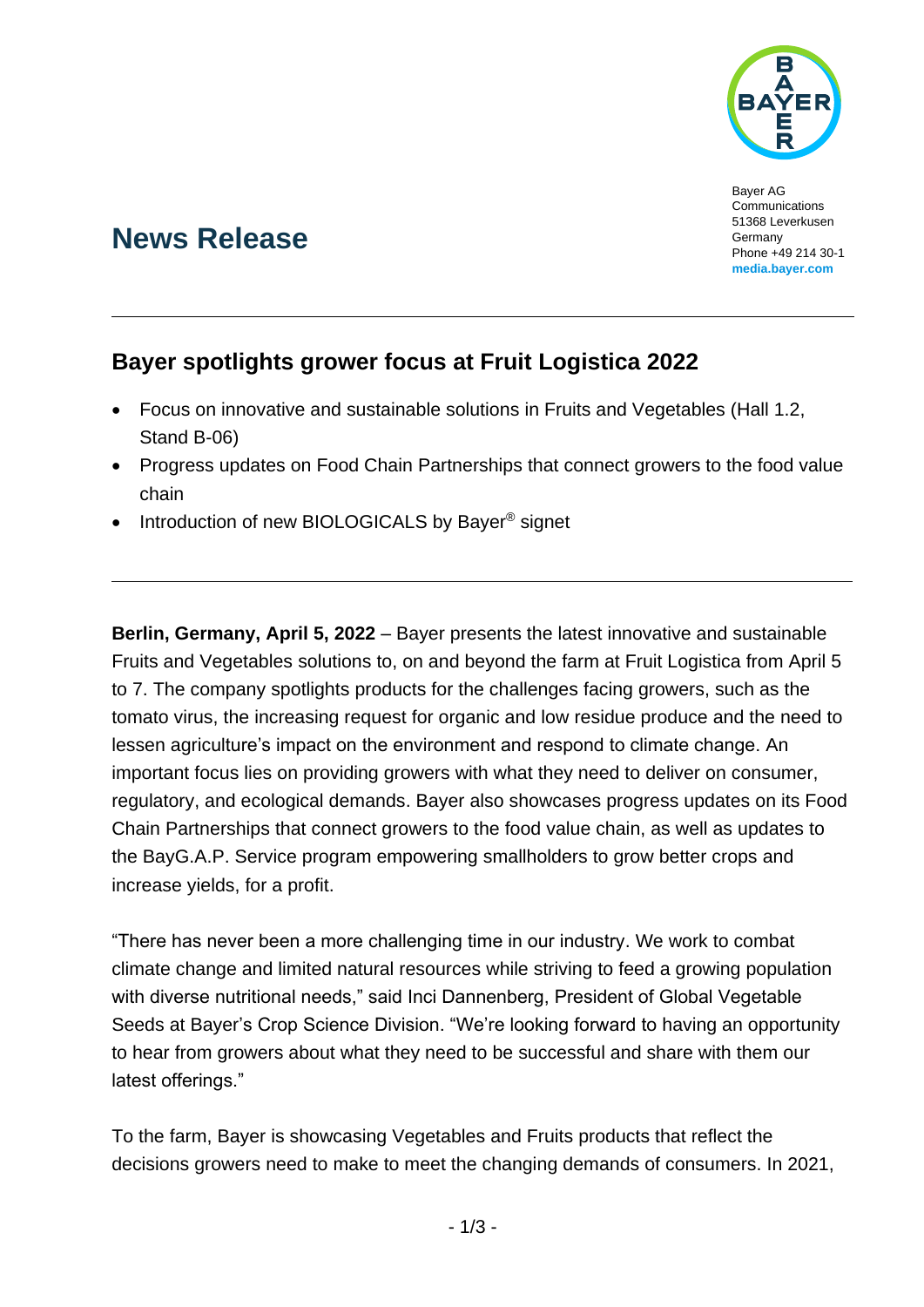Bayer introduced an expansion of products under the new Vegetables by Bayer umbrella to offer organically produced seed. This directly addresses the increased customer need for high-quality organic seed.

On the farm, Bayer remains a market leader in Horticulture offering tailored solutions in seeds, conventional and biological crop protection. These efforts are further enabled by digital tools that help to sustainably produce high-quality, high yielding crops for consumers worldwide. To address the need for further reducing the environmental impact of agriculture, Bayer introduces BIOLOGICALS by Bayer®, a new signet for all biological crop protection products. Bayer's science-based biological products provide growers with a broader choice for pest and disease management, while contributing to Bayer's goal of reducing the environmental impact of crop protection by 30% by 2030.

"The combination of synthetic and biological crop protection products, together with digital tools is leading Horticulture towards a path of regenerative agriculture. We're proud to showcase our tailored digital solutions for Fruit and Vegetable growers and to provide an outlook on what's to come next in our pipeline of digital tools", added Kamel Beliazi, SVP Fruit and Vegetables Strategy at Bayer's Crop Science Division.

Beyond the farm, Bayer remains committed to forming Food Chain Partnerships and delivering service programs such as BayG.A.P., helping farmers to use new innovations and regenerative practices. This includes collaborations across the entire food value chain, connecting players and combining the knowledge and resources of private enterprises, public bodies, finance providers, technology firms and other stakeholders.

BayG.A.P. helps to deliver on-the-farm training, advice, and certification support to connect growers to global markets. These efforts contribute to Bayer's commitment of empowering 100 million smallholder farmers in developing regions by improving access to agronomic knowledge, products, services and partnerships.

*Note to journalists: Please feel free to join Inci Dannenberg, Kamel Beliazi and Frank Terhorst, Head of Strategy & Sustainability at Crop Science Division for a Media Coffee on April 6, 9:15 AM CEST, Hall 1.2., Stand B-06. Please [register](mailto:conference-service@bayer-newsletter.de?subject=Confirmation%20-%20Bayer%20at%20Fruit%20Logistica%202022) in advance.*